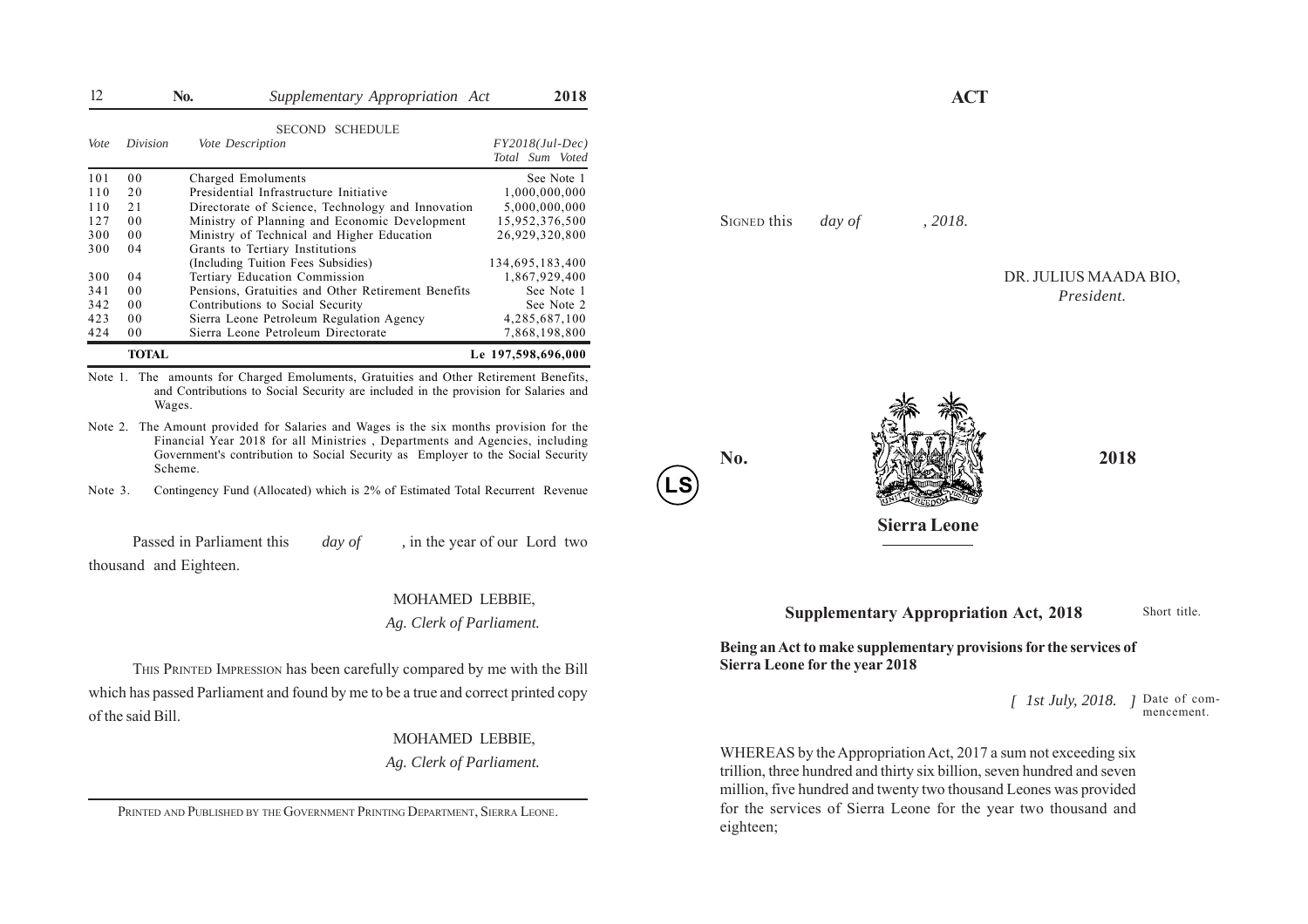## 2 **No.** *Supplementary Appropriation Act* **2018 No.** *Supplementary Appropriation Act* **2018**

WHEREAS it has become necessary to provide for the expenditure from the Consolidated Fund, a further sum of eighty four billion three hundred and eighty eight million two hundred and ninety one thousand four hundred Leones in excess of the provision in the Appropriation Act, 2017;

AND WHEREAS subsection (3) of section 112 of the 1991 Constitution states that where in respect of any financial year, it is found that the amount of moneys appropriated by the Appropriation Act for any purpose is insufficient or that a need has arisen for expenditure for a purpose for which no amount of moneys has bee n appropriated by the Act, a supplementary estimate showing the sum of money required shall be laid before Parliament;

AND WHEREAS section 42 (1) (a) to (e) of Public Financial Management Act 2016 provides that a supplementary estimate under paragraph (b) (ii) of sub section (3) of section 111 of the Constitution shall be submitted to Parliament subject to subsection (3) of section 112 of the Constitution and shall be appropriated by a Supplementary Appropriation Act under subsection (4) of section 112 of the Constitution;

AND WHEREAS sub-regulation (1) of Regulation 24 of the Financial Management Regulations 2007 provides that: Where further disbursements are required in respect of a service which-

(a) could not have been foreseen;

(b) cannot be postponed without detriment to the public service; or

(c) cannot appropriately be charged to an existing appropriation or which can cause an excess on such estimates, a Vote Controller shall seek approval or authority from the Minister before an expenditure is incurred;

| No.     |                | Supplementary Appropriation Act                      | 2018 | 11                                   |
|---------|----------------|------------------------------------------------------|------|--------------------------------------|
|         |                | FIRST SCHEDULE                                       |      |                                      |
| Vote    | Division       | Vote Description                                     |      | $FY2018(Jul-Dec)$<br>Total Sum Voted |
|         |                |                                                      |      |                                      |
| 701     | 01             | Devolved Function - Youth and Sports Services        |      | 2,083,266,000                        |
| 701     | 01             | Devolved Function - Solid Waste Management           |      |                                      |
|         |                | Services                                             |      | 43,530,412,400                       |
| 701     | 01             | Devolved Function - Agriculture and Food             |      |                                      |
|         |                | <b>Security Services</b>                             |      | 14,896,909,300                       |
| 701     | 0 <sub>1</sub> | Devolved Function - Rural Water Services             |      | 3,113,648,500                        |
| 701     | 01             | Devolved Function - Social Welfare Gender and        |      |                                      |
|         |                | Children's Affairs Services                          |      | 4, 137, 177, 300                     |
| 701     | 0 <sub>1</sub> | Devolved Function - Health Care Services             |      | 30,396,853,600                       |
| 701     | 01             | Devolved Function - Fisheries and Marine Resources   |      | 582,000,000                          |
| Various |                | Salaries and Wages (Notes 1 and 2)                   |      | 1,010,572,767,700                    |
| Various |                | Development Activities - Water Supply Projects       |      | 43,550,554,900                       |
| Various |                | Development Activities - National Civil              |      |                                      |
|         |                | Registration Project                                 |      | 45,000,000,000                       |
| Various |                | Development Activities - Electrification of City and |      |                                      |
|         |                | District Headquarter Towns                           |      | 76,826,574,300                       |
| Various |                | Development Activities - Rehabilitation of City and  |      |                                      |
|         |                | District Headquarter Towns Streets                   |      | 59,074,984,000                       |
| Various |                | Development Activities - Public Health Sierra Leone  |      | 3,098,991,100                        |
| Various |                | Development Activities - Others                      |      | 172, 198, 415, 400                   |
|         |                | TOTAL                                                |      | Le 3,523,961,219,500                 |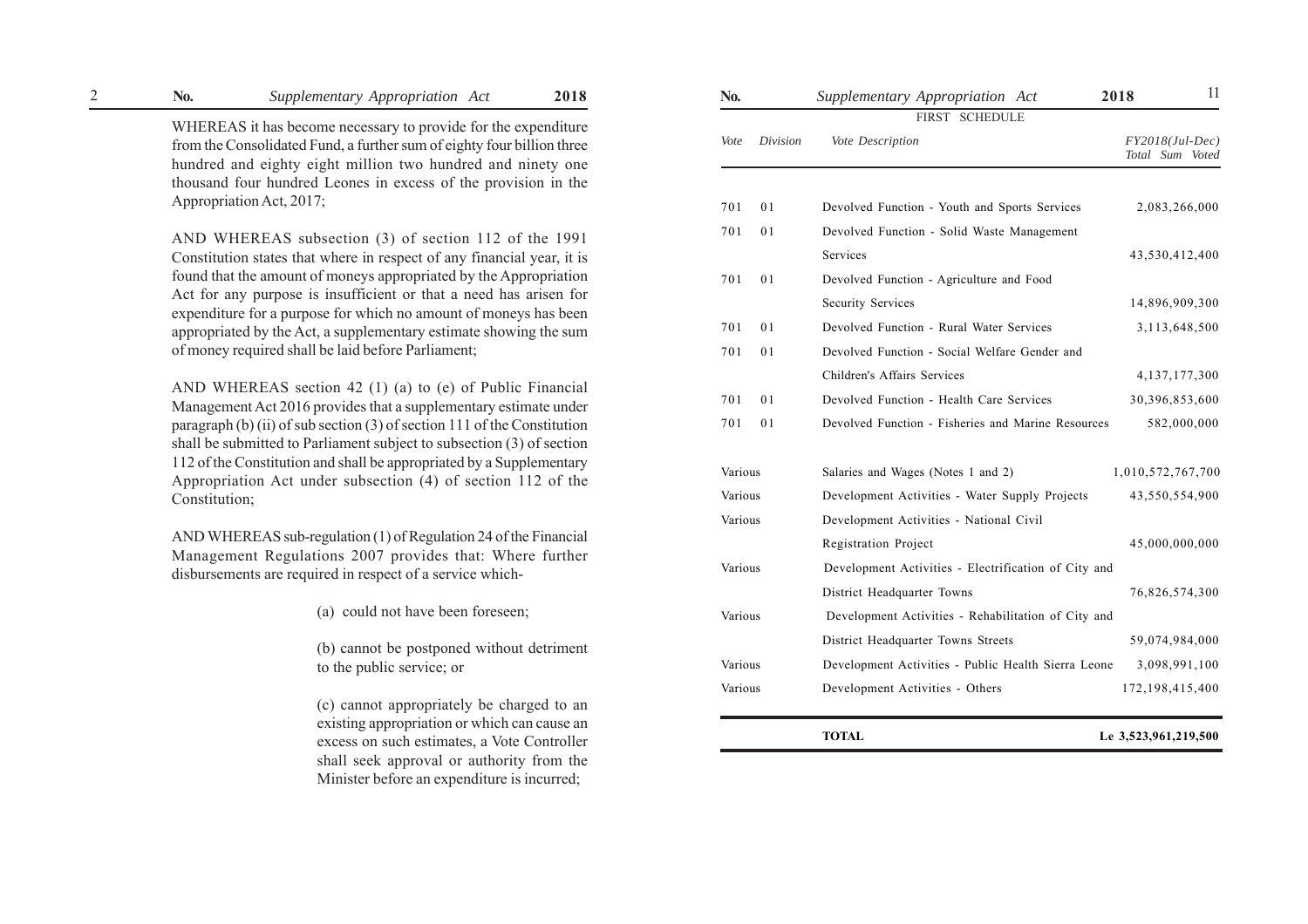| 4                                      | N <sub>0</sub> . | Supplementary Appropriation Act                                                                                                            | 2018 | No.  |                | Supplementary Appropriation Act           | 2018 |
|----------------------------------------|------------------|--------------------------------------------------------------------------------------------------------------------------------------------|------|------|----------------|-------------------------------------------|------|
| Accountant-                            |                  |                                                                                                                                            |      |      |                | SCHEDULE<br><b>FIRST</b>                  |      |
| General's<br>authority for<br>payment. |                  | <b>4.</b> The Accountant General is hereby authorized and authority<br>for payment required from time to time upon warrant or order of the |      | Vote | Division       | Vote Description                          |      |
|                                        |                  | Minister responsible for Finance to pay out of the Consolidated Fund-                                                                      |      |      |                |                                           |      |
|                                        |                  | the sum of three trillion five hundred and<br>(a)                                                                                          |      | 315  | $_{00}$        | Teaching Hospitals Complex Administration |      |
|                                        |                  | twenty three billion nine hundred and sixty                                                                                                |      | 316  | $_{00}$        | Civil Service Training College            |      |
|                                        |                  | one million two hundred and nineteen<br>thousand five hundred Leones for the                                                               |      | 341  | $_{00}$        | Pensions, Gratuities and Other Retirement |      |
|                                        |                  | services specified in the First Schedule;                                                                                                  |      |      |                | Benefits                                  |      |
|                                        |                  |                                                                                                                                            |      | 342  | 0 <sub>0</sub> | Contributions to Social Security          |      |

(b) the sum of one hundred and ninety seven billion five hundred and ninety eight million six hundred and ninety six thousand Leones for the services specified in the Second Schedule during the year ending 31st December, 2018.

Excess of expenditure

**5.** The amount from time to time paid for and in respect of expenditure authorized in section 2 shall not exceed in gross the sum of three trillion seven hundred and twenty one billion five hundred and fifty nine million, nine hundred and fifteen thousand five hundred Leones from the first day of July, 2018 and any balances remaining unissued at the end of December, 2018 shall lapse and shall not be available from making any payment in the following year.

| No.  |                | Supplementary Appropriation Act                                   | 2018<br>9                            |
|------|----------------|-------------------------------------------------------------------|--------------------------------------|
|      |                | FIRST SCHEDULE                                                    |                                      |
| Vote | Division       | Vote Description                                                  | $FY2018(Jul-Dec)$<br>Total Sum Voted |
|      |                |                                                                   |                                      |
| 315  | 00             | Teaching Hospitals Complex Administration                         | 456,000,000                          |
| 316  | 00             | Civil Service Training College                                    | 700,000,000                          |
| 341  | 00             | Pensions, Gratuities and Other Retirement                         |                                      |
|      |                | <b>Benefits</b>                                                   | See Note 1                           |
| 342  | 0 <sub>0</sub> | Contributions to Social Security                                  | See Note 2                           |
| 345  | 00             | Pharmacy Board Services                                           | 4,995,427,600                        |
| 401  | 0 <sub>0</sub> | Ministry of Agriculture, Forestry and Food Security               | 53,517,057,400                       |
| 402  | 00             | Ministry of Fisheries and Marine Resources                        | 9,323,198,100                        |
| 403  | 0 <sub>0</sub> | Ministry of Mines and Mineral Resources                           | 2,542,421,700                        |
| 403  | 05             | National Minerals Agency                                          | 3,196,895,300                        |
| 404  | 00             | Ministry of Transport and Aviation                                | 3,760,142,400                        |
| 405  | 00             | Ministry of Tourism and Cultural Affairs -                        |                                      |
|      |                | National Tourist Board                                            | 7,545,370,500                        |
| 405  | 01             | Ministry of Tourism and Cultural Affairs -                        |                                      |
|      |                | Monuments and Relics Commission                                   | 1,922,431,400                        |
| 405  | 02             | Ministry of Tourism and Cultural Affairs -                        |                                      |
|      |                | National and Railway Museums                                      | 800,000,000                          |
| 406  | 00             | Ministry of Energy                                                | 156,431,007,300                      |
| 407  | 00             | Ministry of Labour and Social Security                            | 7,476,508,900                        |
| 408  | 00             | Ministry of Works, Housing and Infrastructure                     | 12,713,370,700                       |
| 409  | 00             | Ministry of Trade and Industry                                    | 4,005,658,700                        |
| 409  | 00             | Sierra Leone Investment and Export Promotion Agency 4,556,128,300 |                                      |
| 409  | 0 <sub>0</sub> | Sierra Leone Standards Bureau                                     | 2,981,546,700                        |
| 409  | 01             | Department of Co-operatives                                       | 1,637,178,500                        |
| 410  | 00             | National Protected Area Authority                                 | 1,077,800,000                        |
| 411  | 00             | Road Maintenance Fund                                             | 108,723,899,000                      |
|      |                |                                                                   |                                      |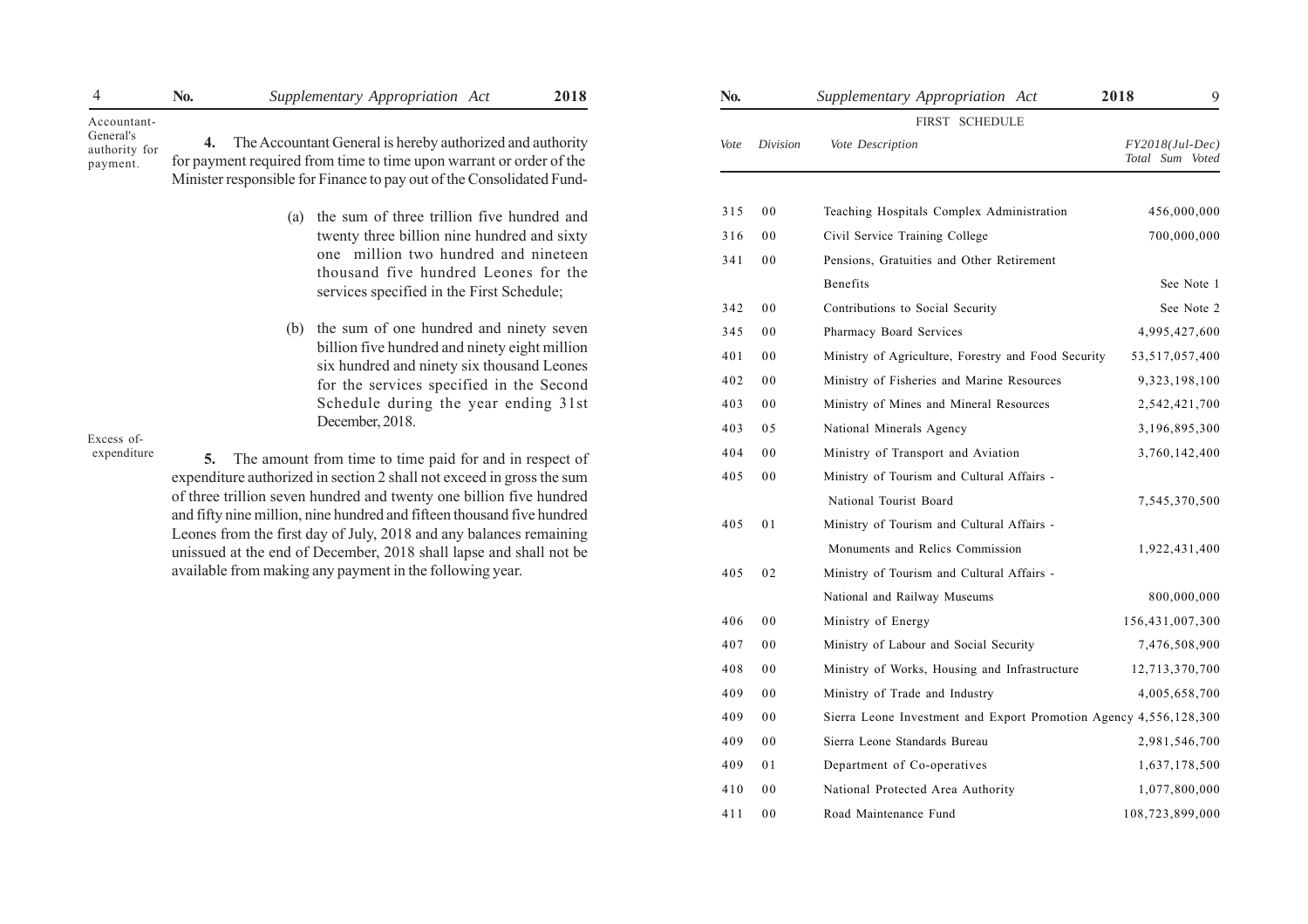| 6    |                | No.                                         | Supplementary Appropriation Act | 2018                                 | No.  |                | Supplementary Appropriation Act              | 2018<br>7                 |
|------|----------------|---------------------------------------------|---------------------------------|--------------------------------------|------|----------------|----------------------------------------------|---------------------------|
|      | FIRST SCHEDULE |                                             |                                 |                                      |      | FIRST SCHEDULE |                                              |                           |
| Vote | Division       | Vote Description                            |                                 | $FY2018(Jul-Dec)$<br>Total Sum Voted | Vote | Division       | Vote Description                             | FY2018<br>Total Sum Voted |
|      |                |                                             |                                 | ${\cal L}e$                          |      |                |                                              | Le                        |
| 118  | 0 <sub>0</sub> | The Judiciary                               |                                 | 11,486,871,100                       | 128  | 16             | Embassy, Libya                               | 580,600,000               |
| 121  | 0 <sub>0</sub> | Audit Service Sierra Leone                  |                                 | 3,647,305,100                        | 128  | 17             | Embassy, Dakar                               | 704,575,000               |
| 122  | 0 <sub>0</sub> | Human Resource Management Office            |                                 | 2,065,479,600                        | 128  | 18             | Embassy, Dubai                               | 697,370,000               |
| 123  | 0 <sub>0</sub> | Public Service Commission                   |                                 | 1,177,083,200                        | 128  | 19             | High Commission India                        | 550,000,000               |
| 124  | 0 <sub>0</sub> | Office of the Solicitor-General             |                                 | 4,326,469,500                        | 128  | 20             | Sierra Leone Mission, Geneva                 | 578,365,000               |
| 124  | 01             | Administrator and Registrar-General         |                                 | 570,629,100                          | 128  | 21             | Embassy, Kuwait                              | 755,070,000               |
| 124  | 05             | Justice Sector Coordination Office          |                                 | 673,047,100                          | 128  | 21             | Embassy, Seoul                               | 326,095,000               |
| 124  | 07             | Legal Aid Board                             |                                 | 5,676,722,200                        | 129  | $00\,$         | Ministry of Finance                          | 53,204,990,000            |
| 125  | 0 <sub>0</sub> | Local Courts                                |                                 | 766,769,400                          | 130  | 0 <sub>0</sub> | National Revenue Authority                   | 45,230,925,000            |
| 126  | 0 <sub>0</sub> | Independent Police Complaints Board         |                                 | 814,978,700                          | 131  | $00\,$         | Revenue Appellate Board                      | 625,650,000               |
| 128  | 0 <sub>0</sub> | Ministry of Foreign Affairs & International |                                 |                                      | 132  | 0 <sub>0</sub> | Accountant-General's Department              | 36,562,522,900            |
|      |                | Co-operation                                |                                 | 14,631,116,400                       | 133  | $00\,$         | Ministry of Information and Communication    | 2,442,346,000             |
| 128  | 01             | High Commission, London                     |                                 | 1,124,540,000                        | 133  | 03             | Attitudinal and Behavioural Change Programme | 1,089,769,700             |
| 128  | 02             | UN Delegation                               |                                 | 907,830,000                          | 133  | 04             | Government Spokesman                         | 495,446,800               |
| 128  | 03             | High Commission, Abuja                      |                                 | 869,755,000                          | 134  | $00\,$         | National Electoral Commission                | 38,846,494,800            |
| 128  | 04             | Embassy, Monrovia                           |                                 | 752,555,000                          | 137  | $00\,$         | National Commission For Democracy            | 948,250,000               |
| 128  | 05             | Embassy, Conakry                            |                                 | 721,635,000                          | 138  | $00\,$         | Statistics - Sierra Leone                    | 6,869,705,900             |
| 128  | 06             | Embassy, Washington                         |                                 | 828,615,000                          | 139  | 0 <sub>0</sub> | National Commission for Privatisation        | 1,355,550,000             |
| 128  | 07             | Embassy, Moscow                             |                                 | 630,475,000                          | 140  | $00\,$         | Mass Media Services                          | 1,765,601,500             |
| 128  | 08             | Embassy, Addis Ababa                        |                                 | 751,575,000                          | 141  | $00\,$         | Government Printing Department               | 2,751,094,800             |
| 128  | 09             | Embassy, Beijing                            |                                 | 721,635,000                          | 142  | $00\,$         | National Public Procurement Authority        | 3,263,905,200             |
| 128  | 10             | High Commission, Banjul                     |                                 | 610,885,000                          | 143  | $00\,$         | Justice and Legal Service Commission         | 182,850,000               |
| 128  | 11             | Embassy, Brussels                           |                                 | 644,620,000                          | 144  | $00\,$         | National Commission for Human Rights         | 1,260,400,000             |
| 128  | 12             | Embassy, Saudi Arabia                       |                                 | 673,045,000                          | 145  | $00\,$         | Rights to Access Information Commission      | 1,138,562,800             |
| 128  | 13             | Embassy, Berlin                             |                                 | 402,499,000                          | 201  | $00\,$         | Ministry of Defence                          | 45,530,394,600            |
| 128  | 14             | Embassy, Iran                               |                                 | 642,670,000                          | 203  | 0 <sub>0</sub> | National Civil Registration Authority        | 2,104,251,300             |
| 128  | 15             | High Commission, Accra                      |                                 | 980,845,000                          |      |                |                                              |                           |

| No.  |          | Supplementary Appropriation Act              | 2018<br>7                 |
|------|----------|----------------------------------------------|---------------------------|
|      |          | FIRST SCHEDULE                               |                           |
| Vote | Division | Vote Description                             | FY2018<br>Total Sum Voted |
|      |          |                                              | Le                        |
| 128  | 16       | Embassy, Libya                               | 580,600,000               |
| 128  | 17       | Embassy, Dakar                               | 704,575,000               |
| 128  | 18       | Embassy, Dubai                               | 697,370,000               |
| 128  | 19       | High Commission India                        | 550,000,000               |
| 128  | 20       | Sierra Leone Mission, Geneva                 | 578,365,000               |
| 128  | 21       | Embassy, Kuwait                              | 755,070,000               |
| 128  | 21       | Embassy, Seoul                               | 326,095,000               |
| 129  | 00       | Ministry of Finance                          | 53,204,990,000            |
| 130  | 00       | National Revenue Authority                   | 45,230,925,000            |
| 131  | 00       | Revenue Appellate Board                      | 625,650,000               |
| 132  | 00       | Accountant-General's Department              | 36,562,522,900            |
| 133  | 00       | Ministry of Information and Communication    | 2,442,346,000             |
| 133  | 03       | Attitudinal and Behavioural Change Programme | 1,089,769,700             |
| 133  | 04       | Government Spokesman                         | 495,446,800               |
| 134  | 00       | National Electoral Commission                | 38,846,494,800            |
| 137  | 00       | National Commission For Democracy            | 948,250,000               |
| 138  | 00       | Statistics - Sierra Leone                    | 6,869,705,900             |
| 139  | 00       | National Commission for Privatisation        | 1,355,550,000             |
| 140  | 00       | Mass Media Services                          | 1,765,601,500             |
| 141  | 00       | Government Printing Department               | 2,751,094,800             |
| 142  | 00       | National Public Procurement Authority        | 3,263,905,200             |
| 143  | 00       | Justice and Legal Service Commission         | 182,850,000               |
| 144  | 00       | National Commission for Human Rights         | 1,260,400,000             |
| 145  | 00       | Rights to Access Information Commission      | 1,138,562,800             |
| 201  | 00       | Ministry of Defence                          | 45,530,394,600            |
| 203  | 00       | National Civil Registration Authority        | 2,104,251,300             |
|      |          |                                              |                           |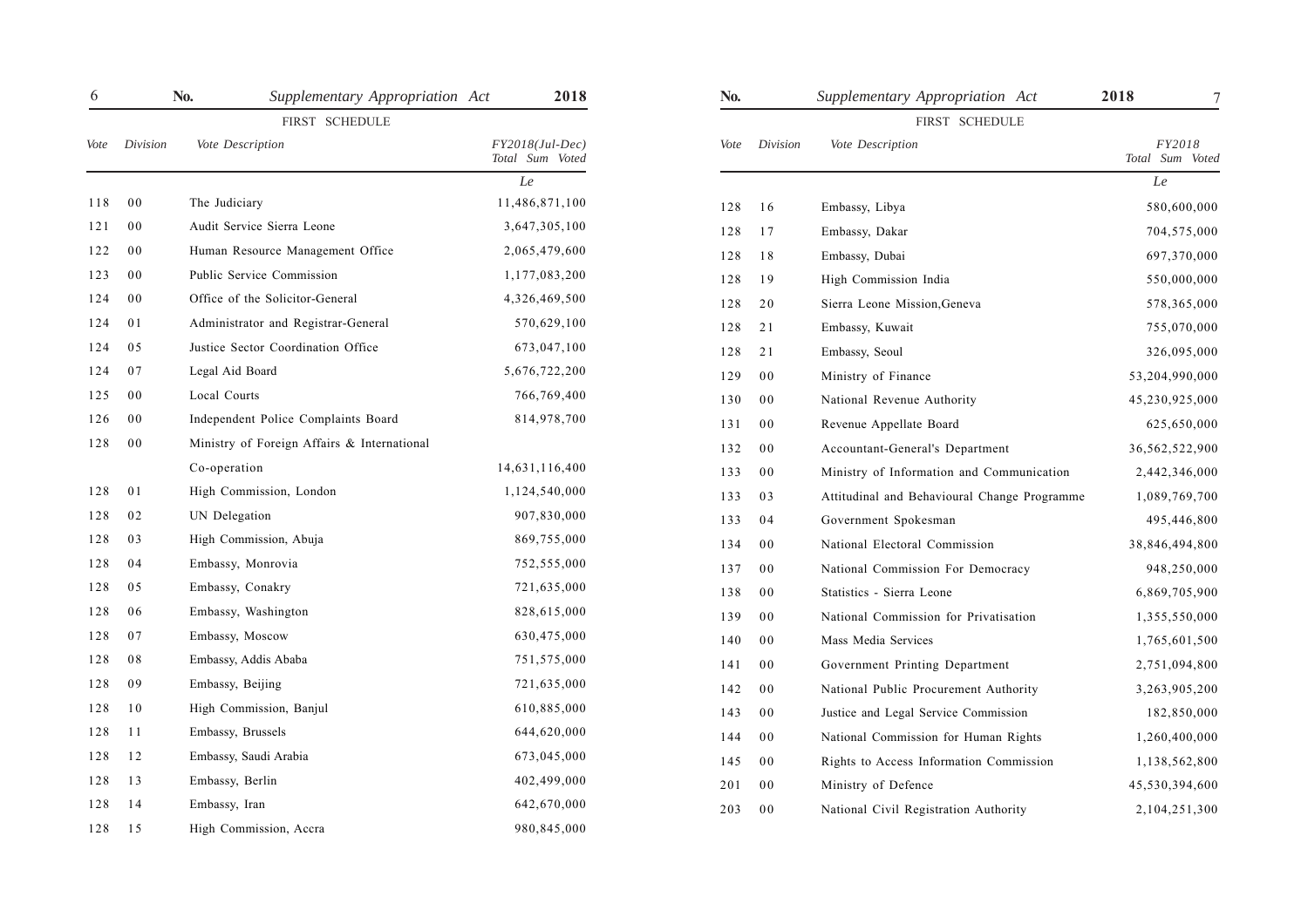| $8\,$ |                | No.<br>Supplementary Appropriation Act          | 2018                                 | No.  |                | Supplementary Appropriation Act           | 2018                      |
|-------|----------------|-------------------------------------------------|--------------------------------------|------|----------------|-------------------------------------------|---------------------------|
|       |                | FIRST SCHEDULE                                  |                                      |      |                | FIRST SCHEDULE                            |                           |
| Vote  | Division       | Vote Description                                | $FY2018(Jul-Dec)$<br>Total Sum Voted | Vote | Division       | Vote Description                          | FY2018<br>Total Sum Voted |
|       |                |                                                 |                                      |      |                |                                           | ${\cal L}e$               |
| 205   | 01             | Ministry of Internal Affairs                    | 1,206,312,200                        |      |                |                                           |                           |
| 206   | 0 <sub>0</sub> | Sierra Leone Police                             | 47,768,600,600                       | 101  | 0 <sub>0</sub> | Charged Emoluments                        | See Note 1                |
| 207   | 0 <sub>0</sub> | Sierra Leone Correctional Services              | 47,037,514,200                       | 105  | 0 <sub>0</sub> | Ministry of Political and Public Affairs  | 1,774,132,300             |
| 208   | 0 <sub>0</sub> | National Fire Authority                         | 17,826,036,400                       | 106  | 0 <sub>0</sub> | Office of the Chief Minister              | 6,354,722,300             |
| 209   | 0 <sub>0</sub> | Central Intelligence & Security Unit            | 3,487,559,200                        | 107  | 0 <sub>0</sub> | Ministry of Local Government and          |                           |
| 210   | 0 <sub>0</sub> | Office of National Security                     | 4,716,876,200                        |      |                | Rural Development                         | 5,557,341,100             |
| 211   | 0 <sub>0</sub> | Immigration Department                          | 5,127,593,500                        | 107  | 02             | Southern Province, Bo                     | 2,463,437,600             |
| 212   | 0 <sub>0</sub> | National Drugs Law Enforcement Agency           | 577,940,000                          | 107  | 03             | Eastern Province, Kenema                  | 2,195,567,700             |
| 301   | 0 <sub>0</sub> | Ministry of Primary and Secondary Education     | 119,504,982,600                      | 107  | 04             | Northern Province, Makeni                 | 2,644,195,200             |
| 302   | 0 <sub>0</sub> | Ministry of Sports                              | 5,692,201,400                        | 107  | 05             | North West Province, Port Loko            | 1,989,700,000             |
| 303   | 0 <sub>0</sub> | Ministry of Tourism and Cultural Affairs        | 5,620,716,600                        | 108  | 0 <sub>0</sub> | Sierra Leone Small Arms Commission        | 822,744,300               |
| 304   | 0 <sub>0</sub> | Ministry of Health and Sanitation               | 76,876,246,500                       | 110  | 0 <sub>0</sub> | Office of the Secretary to the President  | 11,246,318,100            |
| 305   | 0 <sub>0</sub> | Ministry of Social Welfare, Gender and          |                                      | 110  | 01             | National Assets and Government Property   |                           |
|       |                | Children's Affairs                              | 12, 161, 122, 500                    |      |                | Commission                                | 526,213,000               |
| 305   | 03             | National Commission for Persons with Disability | 2,891,827,200                        | 110  | 07             | Anti-Corruption Commission                | 4,529,135,400             |
| 305   | 05             | National Children's Commission                  | 2,344,356,600                        | 110  | 08             | Office of the Ombudsman                   | 844,451,900               |
| 306   | 0 <sub>0</sub> | Ministry of Lands, Country Planning & the       |                                      | 110  | 09             | Independent Media Commission              | 322,011,500               |
|       |                | Environment                                     | 6,085,265,700                        | 110  | 11             | Political Parties Registration Commission | 1,339,478,000             |
| 307   | 0 <sub>0</sub> | National Medical Supplies Agency                | 8,685,887,300                        | 110  | 12             | Law Reform Commission                     | 544,644,600               |
| 308   | 0 <sub>0</sub> | National Commission for Social Action           | 1,561,446,100                        | 110  | 13             | Sierra Leone Insurance Commission         | 504,555,000               |
| 309   | 0 <sub>0</sub> | Dental and Medical Board                        | 399,552,700                          | 110  | 14             | Local Government Service Commission       | 128,573,600               |
| 310   | 0 <sub>0</sub> | Ministry of Youth Affairs                       | 3,798,274,300                        | 110  | 17             | Public Sector Reform Unit                 | 584,658,700               |
| 310   | 01             | National Youth Commission                       | 5,163,812,500                        | 110  | 18             | Corporate Affairs Commission              | 482,811,500               |
| 311   | 0 <sub>0</sub> | Health Service Commission                       | 1,223,218,400                        | 110  | 19             | Public Private Partnership Unit           | 342,158,200               |
| 312   | 0 <sub>0</sub> | Teaching Service Commission                     | 853,746,900                          | 112  | $00\,$         | Office of the Vice President              | 7,037,969,700             |
| 313   | 0 <sub>0</sub> | National Youth Service                          | 2,655,000,000                        | 116  | 0 <sub>0</sub> | Parliament                                | 14,296,963,600            |
| 314   | 0 <sub>0</sub> | National HIV and AIDS Commission                | 2,940,000,000                        | 117  | 0 <sub>0</sub> | Cabinet Secretariat                       | 1,823,035,900             |
|       |                |                                                 |                                      |      |                |                                           |                           |

| NO.  |                | Supplementary Appropriation Act           | 2018<br>J                        |
|------|----------------|-------------------------------------------|----------------------------------|
|      |                | FIRST SCHEDULE                            |                                  |
| Vote | Division       | Vote Description                          | <i>FY2018</i><br>Total Sum Voted |
|      |                |                                           | Le                               |
| 101  | 0 <sub>0</sub> | Charged Emoluments                        | See Note 1                       |
| 105  | 00             | Ministry of Political and Public Affairs  | 1,774,132,300                    |
| 106  | 00             | Office of the Chief Minister              | 6,354,722,300                    |
| 107  | 00             | Ministry of Local Government and          |                                  |
|      |                | Rural Development                         | 5,557,341,100                    |
| 107  | 02             | Southern Province, Bo                     | 2,463,437,600                    |
| 107  | 03             | Eastern Province, Kenema                  | 2,195,567,700                    |
| 107  | 04             | Northern Province, Makeni                 | 2,644,195,200                    |
| 107  | 05             | North West Province, Port Loko            | 1,989,700,000                    |
| 108  | 00             | Sierra Leone Small Arms Commission        | 822,744,300                      |
| 110  | 00             | Office of the Secretary to the President  | 11,246,318,100                   |
| 110  | 01             | National Assets and Government Property   |                                  |
|      |                | Commission                                | 526,213,000                      |
| 110  | 07             | Anti-Corruption Commission                | 4,529,135,400                    |
| 110  | 08             | Office of the Ombudsman                   | 844,451,900                      |
| 110  | 09             | Independent Media Commission              | 322,011,500                      |
| 110  | 11             | Political Parties Registration Commission | 1,339,478,000                    |
| 110  | 12             | Law Reform Commission                     | 544,644,600                      |
| 110  | 13             | Sierra Leone Insurance Commission         | 504,555,000                      |
| 110  | 14             | Local Government Service Commission       | 128,573,600                      |
| 110  | 17             | Public Sector Reform Unit                 | 584,658,700                      |
| 110  | 18             | Corporate Affairs Commission              | 482,811,500                      |
| 110  | 19             | Public Private Partnership Unit           | 342,158,200                      |
| 112  | 00             | Office of the Vice President              | 7,037,969,700                    |
| 116  | 0 <sub>0</sub> | Parliament                                | 14,296,963,600                   |
| 117  | 00             | Cabinet Secretariat                       | 1,823,035,900                    |
|      |                |                                           |                                  |